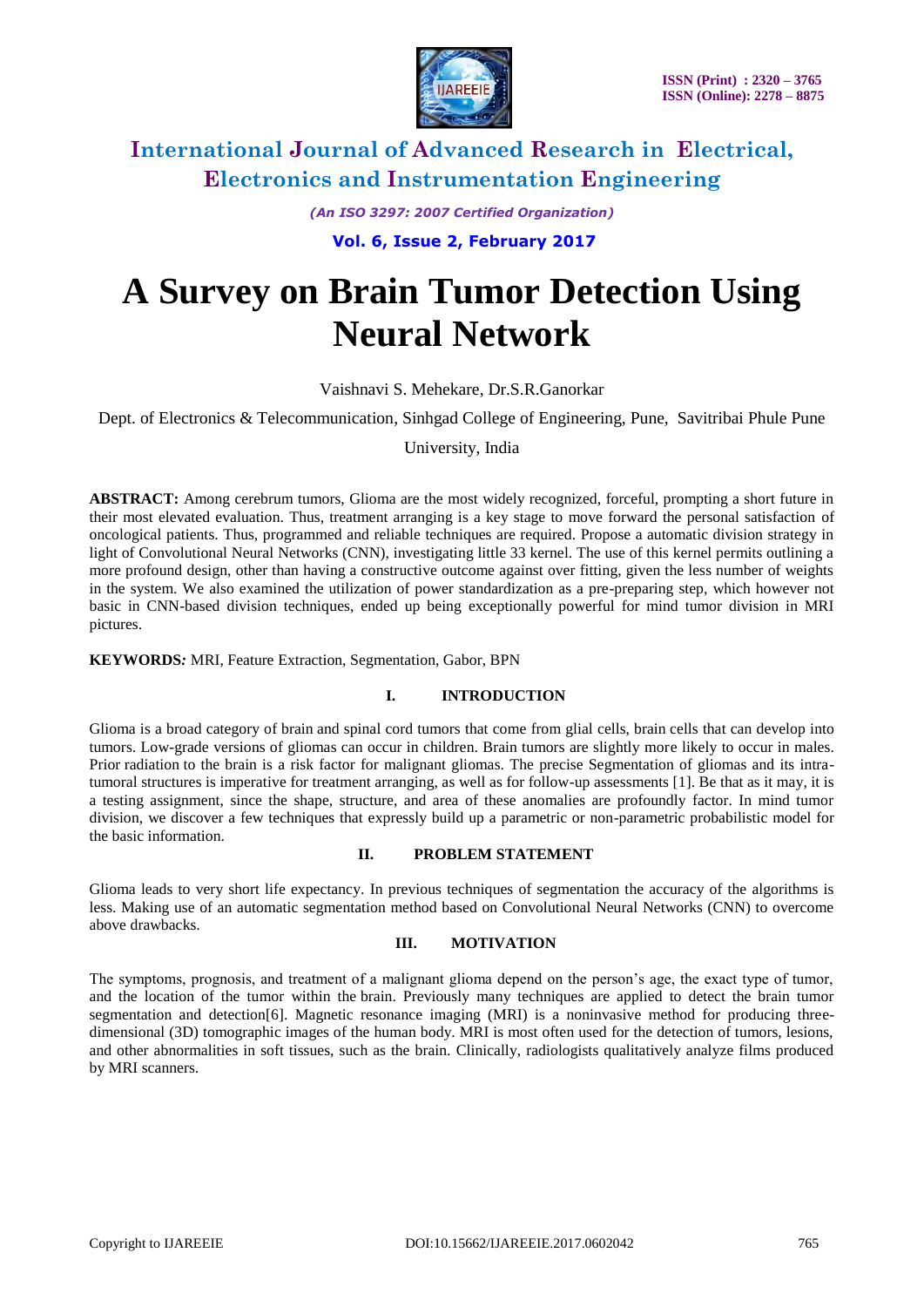

*(An ISO 3297: 2007 Certified Organization)*

## **Vol. 6, Issue 2, February 2017**

### **IV. LITERATURE REVIEW**

| <b>Sr</b>        | <b>Name of Author</b>                                    | <b>Publication</b>                                                                                                                               | <b>Work Reference</b>                                                                                                                                                              |
|------------------|----------------------------------------------------------|--------------------------------------------------------------------------------------------------------------------------------------------------|------------------------------------------------------------------------------------------------------------------------------------------------------------------------------------|
| N <sub>0</sub>   |                                                          |                                                                                                                                                  |                                                                                                                                                                                    |
| 1.               | Sheela.V.K<br>and<br>Dr.S.SureshBabu [3]                 | Technique<br>"Processing<br>for<br>Brain<br>Tumor Detection and Segmentation,"<br>International Research Journal ,June-<br>2015                  | 1. In this paper, we studied the<br>different<br>Pre-Processing<br>Techniques which enhances the<br>quality of the image and finally<br>removes the noise present in the<br>Image. |
| 2.               | Jay patel and KaushalDoshi [4]                           | "A study of Segmentation Method for<br>Tumor in Brain",<br>detection of<br>Advance in Electronic & Electric<br>Engineering, 2014.                | In this paper various clustering<br>methods that have been used for<br>segmentation<br><b>MRI</b><br>in<br>are<br>reviewed.                                                        |
| 3.               | J.Selvakumar, A.Lakshami and<br>T.Arivoli <sup>[5]</sup> | "Brain Tumor Segmentation and Its<br>Area Calculation in Brain MR Images<br>using K-mean Clustering & Fuzzy C-<br>Mean Algorithm, March 30,2012. | The paper described clustering<br>algorithms<br>for<br>image<br>segmentation and effectiveness<br>of Fuzzy C-Mean Algorithm                                                        |
| $\overline{4}$ . | RaunaqRewari [6]                                         | "Automatic<br>Tumor<br>Segmentation<br>Convolutional<br>Using<br>Neural<br>Network", BRATS 2015                                                  | The motive of this paper is to<br>come up with a fully automatic<br>tumor segmentation approach<br>using CNN.                                                                      |

#### **V. PROPOSED SYSTEM**

The figure below shows the existing system of the detection of brain tumor segmentation. In this method, the preprocessing is used to enhancement of the image without altering the information content.The main causes of image imperfections are as Low resolution, Simulation, Presence of image artifacts, Geometric Distortion, Low contrast, High level of noise. The feature Extraction is used to extract the feature from the image. This system gives the moderate result i.e. the detection of the tumor is accurate but the classification of the tumor is not done in the circuit.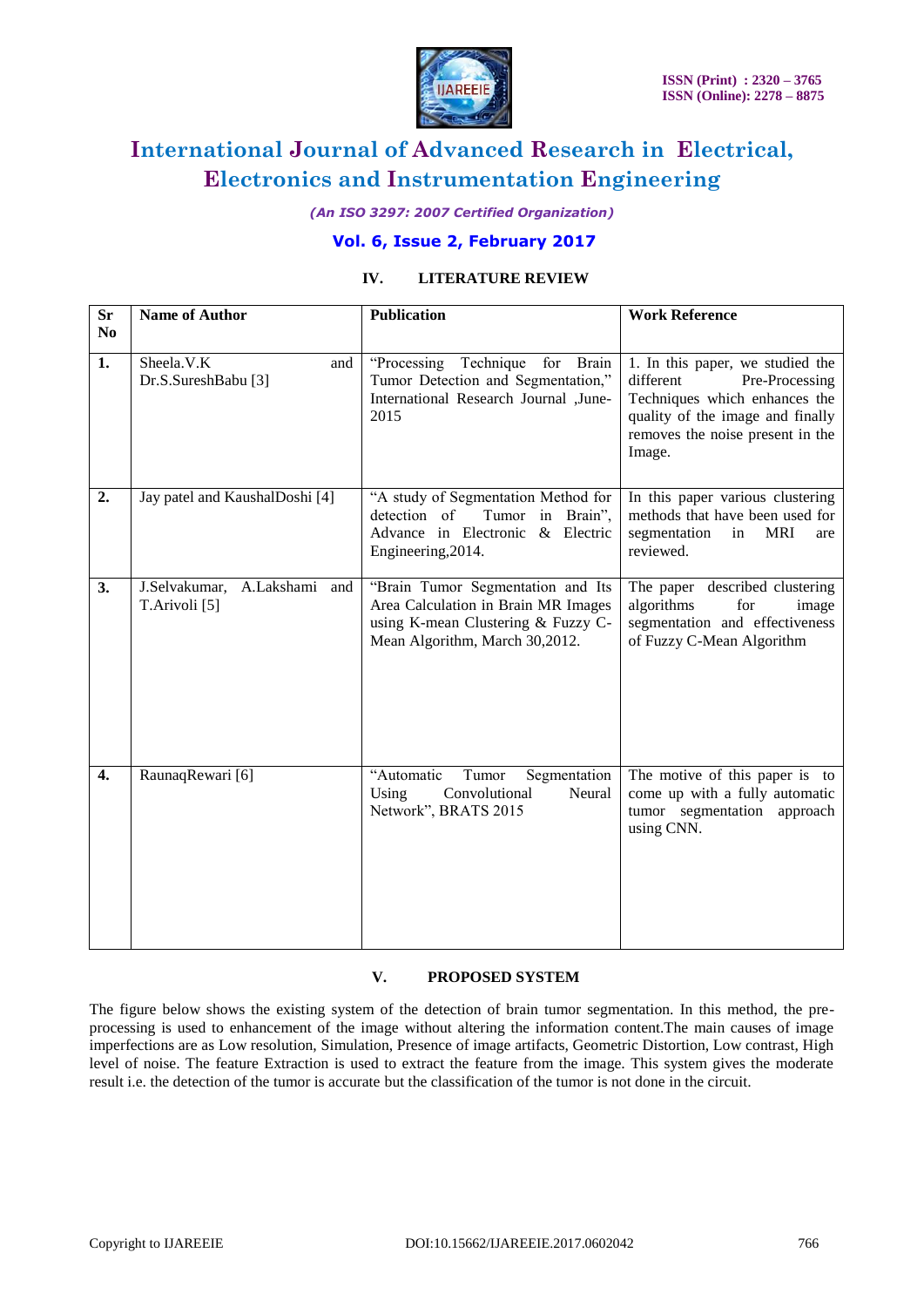

*(An ISO 3297: 2007 Certified Organization)*

# **Vol. 6, Issue 2, February 2017**



Fig. 1: Block diagram of the proposed method

There are different stages: pre-processing, segmentation, feature extraction & classification using Convolutional neural network.The brief description of each step of the block diagram is given below.

### **A. Pre-Processing:**

Pre-Processing strategies point the upgrade of the picture without changing the data content. The primary driver of picture flaws are as Low determination, Simulation, Presence of picture antiquities, Geometric Distortion, Low complexity, High level of clamor. The most applicable and essential pre-preparing systems for MRI pictures before managing cerebrum tumors is division.

The principal preparing venture in the division of mind tissues is skull stripping. The skull evacuated MRI pictures are utilized for further arrangement of the mind tissues into WM, GM and CSF. The accompanying are the means required in the proposed approach for cerebrum MRI division: • Skull Stripping. • CSF Segmentation. • GM and WM Segmentation. The got tested outcomes by the proposed strategy are given as follows in Figure 2. Here, we have given every one of the results of the info picture with tumor and without tumor locale[3].



Fig.2: Segmented results of brain MRI without tumor.

Locale developing is a basic district based picture division strategy. It is additionally delegated a pixel-based picture division strategy since it includes the determination of introductory seed focuses. This way to deal with division inspects neighboring pixels of introductory seed focuses and figures out if the pixel neighbors ought to be added to the district. The procedure is iterated on, in an indistinguishable way from general information grouping calculations. A general discourse of the locale developing calculation is depicted underneath.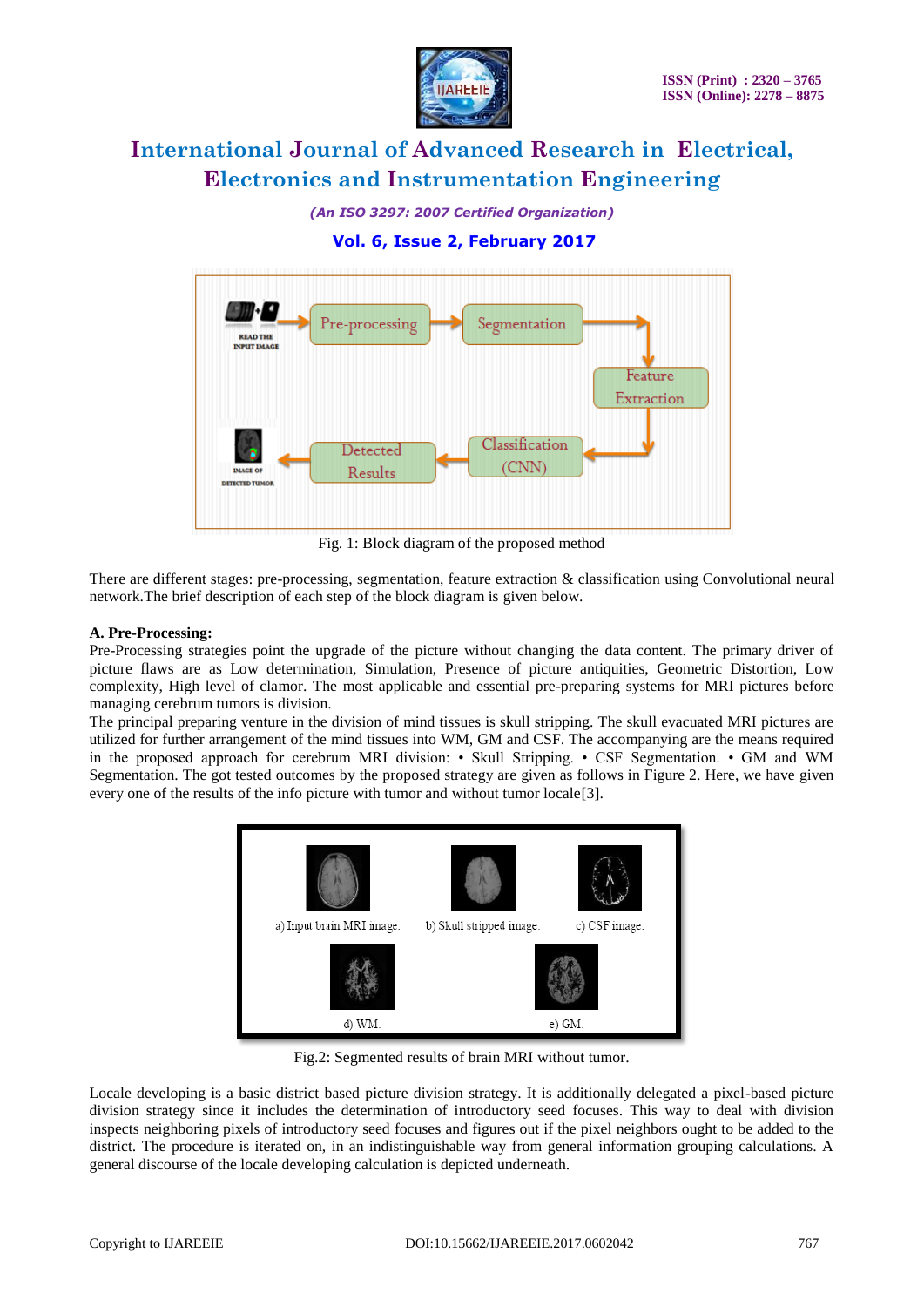

*(An ISO 3297: 2007 Certified Organization)*

## **Vol. 6, Issue 2, February 2017**

1. Parcel the picture into starting seed districts  $\mathbf{R}_i^{(0)}$ .

2. Fit the planar model to each seed district. In the event that  $E(R_i^{(0)},a,m)$  is sufficiently little, acknowledge  $R_i^{(0)}$  and its model; otherwise dismiss it.

3. For every district, find all focuses that are perfect with the area by considering the neighbors of the locale.

$$
Ci(k) = [(x,y):(g(x,y)-f(x,y,a,m))^{2} < \mathcal{E}
$$
 and  $(x,y)$  is a

4-neighbor of  $R_i^{(k)}$ . **(1)** 

4. In the event that there were no perfect focuses, then  $m = m+1$ . In the event that  $m > M$ , don't develop  $R_i^{(k)}$  further; generally, go to step 3.

5. From the new district  $\mathbf{R_i}^{(k+1)} = \mathbf{R_i}^{(k)} \mathbf{UC_i}^{(k)}$ , refit the model to $\mathbf{R_i}^{(k+1)}$  and register  $\mathbf{E}(\mathbf{R_i}^{(0)}, \mathbf{a}, \mathbf{m})$ .

6. Register the distinction blunder:

 $\rho^{(k)} = E(R_i^{(k+1)}, a, m)$ -  $E(R_i^{(k)}, a, m)$  (2)

7. In the event that  $\rho^{(k)} < T1$ , go to step 3.

8.  $m = m + 1$ . On the off chance that  $m > M$ , don't develop district facilitate.

9. Refit the locale at the new model f(x,y,a,m). In the event that the blunder of fit declines, acknowledge the new model

and go to step3; something else, don't develop the district facilitate.

#### **B. Feature Extraction:**

The next step for diagnosis is to extract features. Highlight extraction is the way toward characterizing an arrangement of components, or picture attributes, which will most effectively or seriously speak to the data that is critical for investigation and characterization. Normal element extraction strategies incorporate Histogram of Oriented Gradients (HOG), Speeded Up Robust Features (SURF), Local Binary Patterns (LBP), Haar wavelets, and shading histograms.

#### **LBP (Local Binary Patterns):**

The local binary pattern[7] is a simple, quick, and very efficient method for extracting feature from image texture. In this method, first a neighborhood of an image is selected. Then, the intensity of the points existing in this neighborhood is compared with the intensity of the pixel located in the center of the neighborhood and a binary code is considered for each pixel according to equation (3).

In order to make the algorithm rotation-invariant usually circular neighborhood is considered. The pixels whose coordinates are not exactly located on the neighborhood of pixel center are obtained by interpolation. In equation 3, P represents the number of neighborhood pixels of a considered center pixel, R is the neighborhood radius, g<sub>i</sub>is the intensity of the neighborhood pixels, and  $g_c$  is the intensity of the central pixel.



Fig 3: Binary code of each pixel in LBP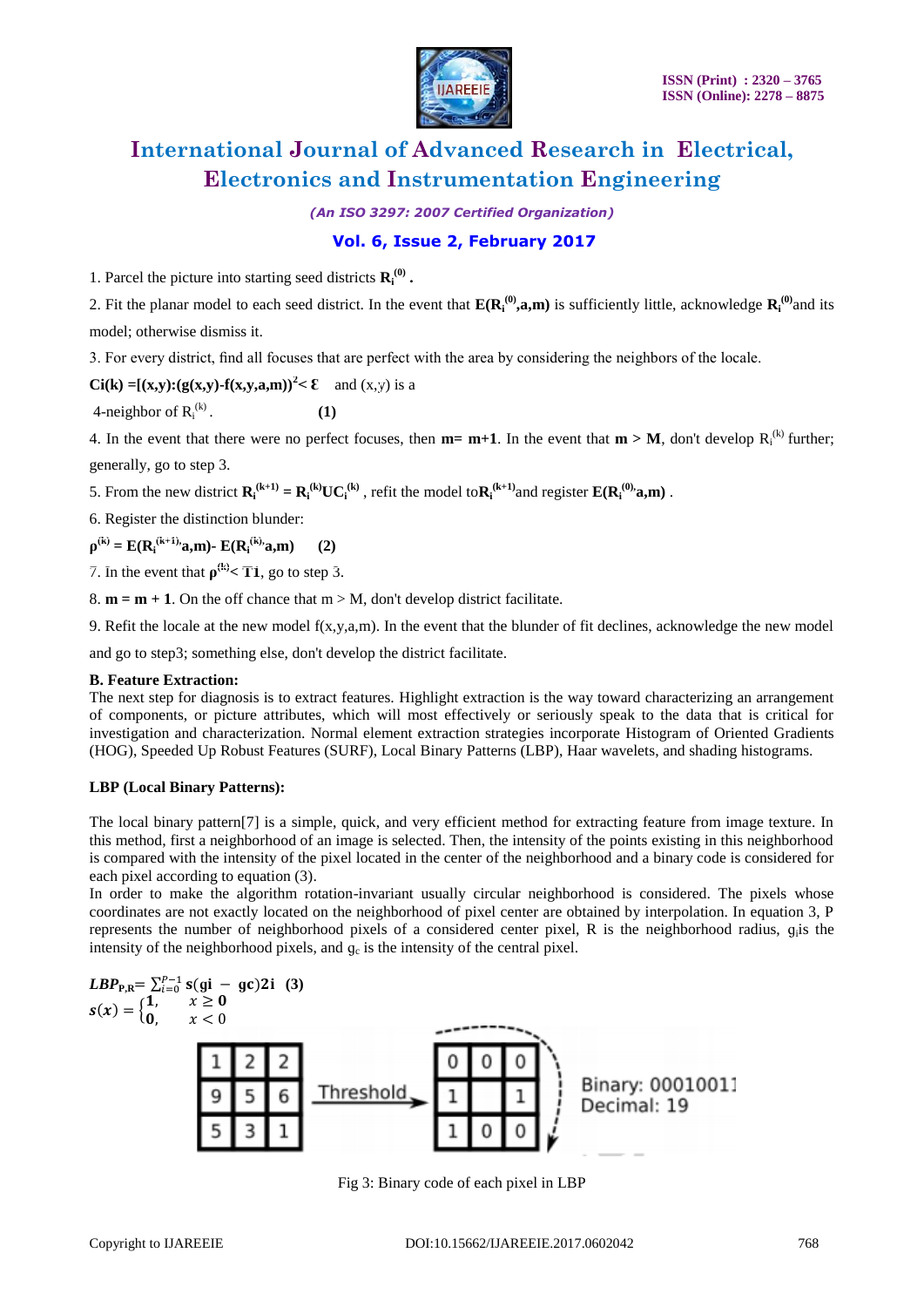

*(An ISO 3297: 2007 Certified Organization)*

### **Vol. 6, Issue 2, February 2017**

A measure called consistency was proposed in the changed adaptation of LBP. A bit example is called uniform in the event that it has no less than two round piece moves from zero to one or bad habit versa. For example, the bit design (00000000) has a zero move and it is uniform; while, the bit design (01010011) has six moves and it is not uniform. In the uniform double example mapping, there is a different yield name for each uniform example and all non-uniform examples are doled out to a mark. There are two motivations to expel non-uniform twofold examples and relegate them to a name. To start with, it has been demonstrated that most nearby twofold examples are uniform in normal pictures. The second reason is that considering uniform examples rather than every single conceivable example gives better recognition comes about. There are signs that show uniform parallel examples have more strength and less affectability to clamor. In this technique, every pixel is named by a code of the principle surface, which is the best match with nearby neighbors.

#### **C. Neuro-Fuzzy Classifier:**

Neuro-Fuzzy Classifier Any two features with correlation coefficient that exceeds 0.9 in both spaces can be combined together and thought as one feature reducing the dimensionality of the feature space by one. Therefore the maximum probability and contrast can be removed and the numbers of features are reduced to seven features. A Neuro-fuzzy classifier is used to detect candidate circumscribed tumor. Generally, the input layer consists of seven neurons corresponding to the seven features. The output layer consists of one neuron indicating whether the MRI is a candidate circumscribed tumor or not, and the hidden layer changes according to the number of rules that give best recognition rate for each group of features.



Fig. 4: Neuro fuzzy logic classification

Convolutional Neural Network (CNN) issued to achieve some breakthrough results and win well-known contests. The application of Convolutional layers consists in convolving a signal or an image with kernels to obtain feature maps. So, a unit in a feature map is connected to the previous layer through the weights of the kernels. The weights of the kernels are adapted during the training phase by back propagation, in order to enhance certain characteristics of the input. CNN are easier to train and less prone to overfitting. Methodology like mentioned earlier in the report, we use a patch based segmentation approach. The Convolutional network architecture and implementation are carried out using CAFFE. CNNs are the continuation of the multi-layer Perceptron. In the MLP, a unit performs a simple computation by taking the weighted sum of all other units that serve as input to it. The network is organized into layers of units in the previous layer. The essence of CNNs is the convolutions. The main trick with Convolutional networks that avoids the problem of too many parameters is sparse connections. Every unit is not connected to every other unit in the previous layer, like in traditional neural networks.The following concepts are important in the context of CNN [1]: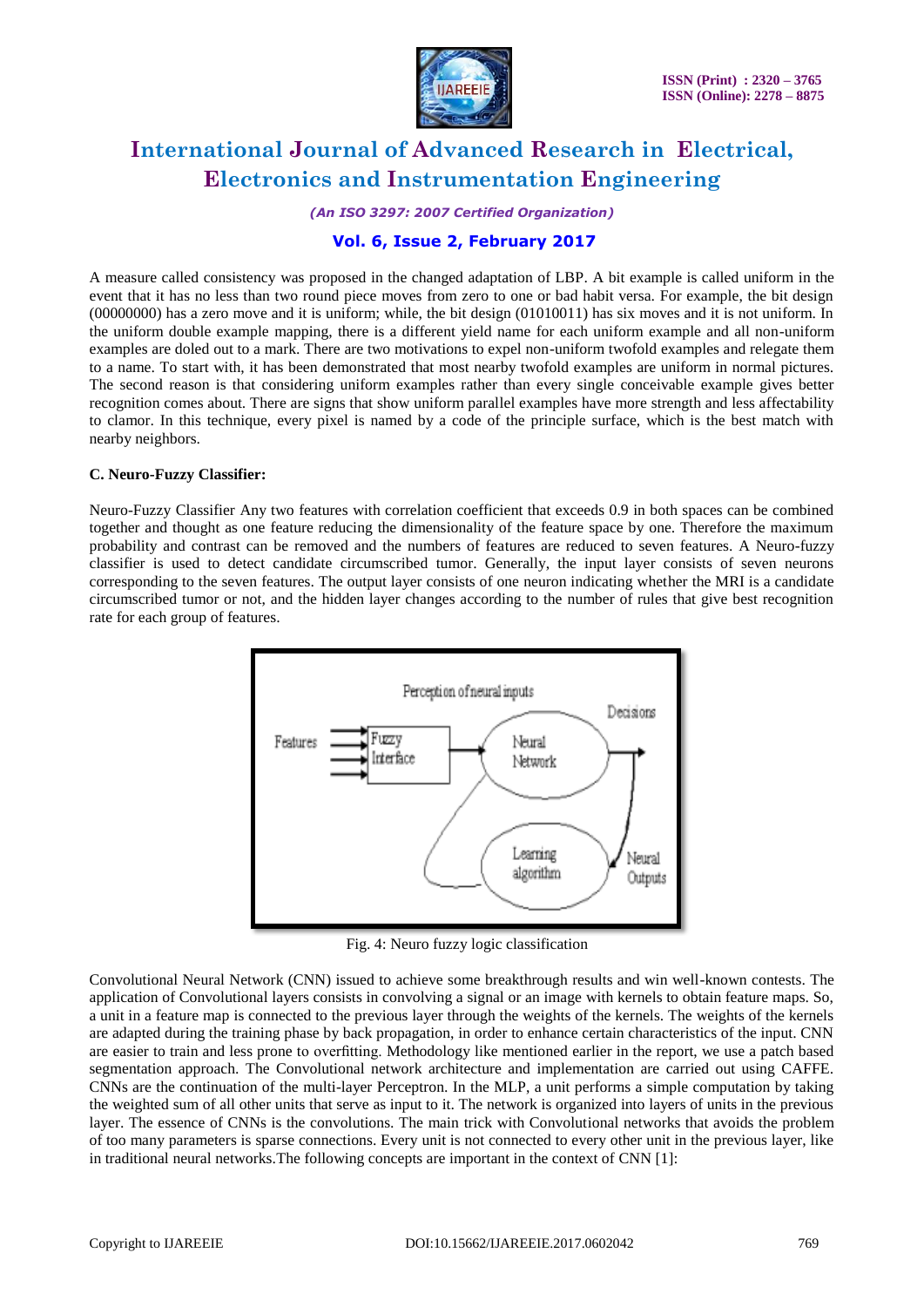

*(An ISO 3297: 2007 Certified Organization)*

### **Vol. 6, Issue 2, February 2017**

**a) Initialization:** It is important to achieve convergence. We use the Xavier initialization. With this, the activations and the gradients are maintained in controlled levels, otherwise back-propagated gradients could vanish or explode.

**b) Activation Function:** It is responsible for non-linearly transforming the data. Rectifier linear units (ReLU), defined

 $f(x) = max(0, x),$  (4)

as

were found to achieve better results than the more classical sigmoid, or hyperbolic tangent functions, and speed up training. However, imposing a constant 0 can impair the gradient flowing and consequent adjustment of the weights. We cope with these limitations using a variant called leaky rectifier linear unit (LReLU) that introduces a small slope on the negative part of the function. This function is defined as

#### **f**(x) = max(0,x)+α min(0,x) (5)

where  $\alpha$  is the leakyness parameter. In the last FC layer, we use softmax.

**c) Pooling:** It combines spatially nearby features in the feature maps. This combination of possibly redundant features makes the representation more compact and invariant to small image changes, such as insignificant details; it also decreases the computational load of the next stages. To join features it is more common to use max-pooling or averagepooling.

**d) Regularization:** It is used to reduce overfitting. We use Dropoutin the FC layers. In each training step, it removes nodes from the network with probability p. In this way, it forces all nodes of the FC layers to learn better representations of the data, preventing nodes from co-adapting to each other. At test time, all nodes are used. Dropout can be seen as an ensemble of different networks and a form of bagging, since each network is trained with a portion of the training data.

**e) Data Augmentation**: It can be used to increase the size of training sets and reduce overfitting. Since the class of the patch is obtained by the central voxel, we restricted the data augmentation to rotating operations. Some authors also consider image translations, but for segmentation this could result in attributing a wrong class to the patch. So, we increased our data set during training by generating new patches through the rotation of the original patch. In our proposal, we used angles multiple of 90◦, although another alternative will be evaluated.

**f) Loss Function:** It is the function to be minimized during training. We used the Categorical Cross-entropy,

 $H = -\sum_{j \in \text{voxels}} \sum_{k \in \text{classes}} C_j, k \log(\widetilde{C}_j, k)$  (6)

Where  $\check{C}$  represents the probabilistic predictions (after the softmax) and C is the target.

#### **VI. CONTRIBUTION**

The main contribution to the existing system is the Neuro fuzzy classifier which is used to classify the brain tumor which is detected in the system. A Neuro-fuzzy classifier is used to detect candidate circumscribed tumor.

#### **VII.CONCLUSION**

In this paper we propose a novel CNN-based technique for division of brain tumors in MRI images. We begin by a pre-preparing stage, then feature extraction, image segmentation and post-processing. Also, various existing segmentation methods for brain MR image have been discussed. We are able to successfully implement a Convolutional Neural Network based approach to segment tumors from MRI scans using a moderately deep network with not too many parameters. We are able to get high classification accuracy.